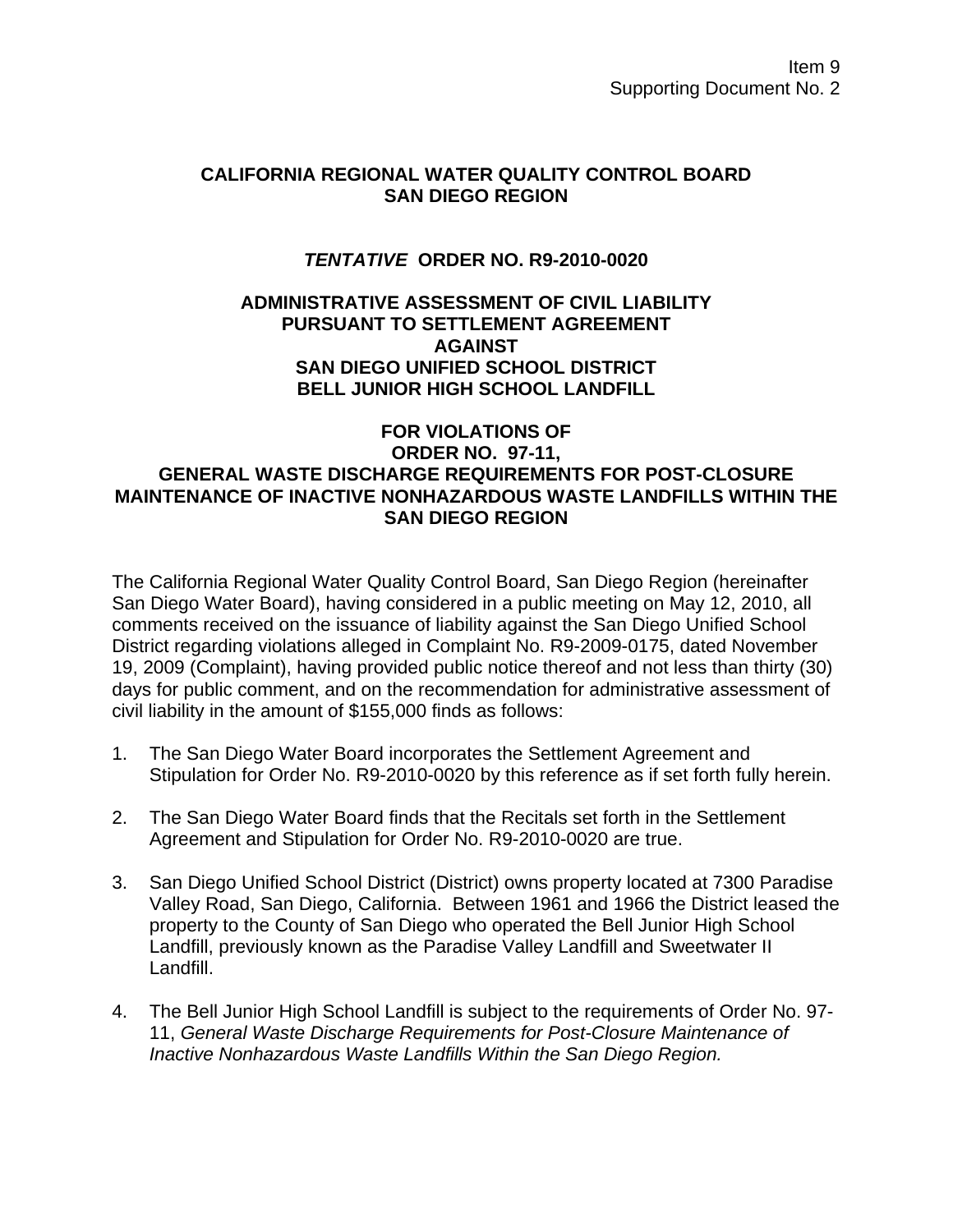- 5. On November 19, 2009, the Assistant Executive Officer issued Administrative Civil Liability Complaint No. R9-2009-0175 to the District proposing to impose \$227,000 in civil liability for five alleged violations of the semiannual monitoring and reporting requirements contained in Directive E.8 of Order No. 97-11.
- 6. The District is alleged to have violated provisions of law for which the San Diego Water Board may impose discretionary administrative civil liability pursuant to section 13350 of the California Water Code.
- 7. The District is alleged to have violated provisions of law for which the San Diego Water Board must impose a minimum monetary penalty pursuant to California Water Code section 13350(e)(1)(B), of one hundred dollars (\$100) for each day in which the violation occurs.
- 8. The San Diego Water Board has been presented with a proposed settlement of the claims alleged in the Complaint. The proposed settlement agreement represents a mutually agreed-upon resolution of the Prosecution Team's claims by the payment of an administrative civil liability in the amount of \$155,000 to the Waste Discharge Permit Fund within thirty (30) days of issuance of this Order.
- 9. The San Diego Water Board incurred costs totaling \$10,043, which includes investigation, preparation of enforcement documents and communication with the District regarding the enforcement action.
- 10. In accepting this settlement, the San Diego Water Board has considered, where applicable, each of the factors prescribed in California Water Code section 13327. The San Diego Water Board's consideration of these factors is based upon information obtained by the San Diego Water Board's staff in investigating the allegations in the Complaint or otherwise provided to the San Diego Water Board. In addition to these factors, this settlement recovers the costs incurred by the staff of the San Diego Water Board for this matter.
- 11. This is an action to enforce the laws and regulations administered by the San Diego Water Board. The San Diego Water Board finds that issuance of this Order is exempt from the provisions of the California Environmental Quality Act (Public Resources Code, sections 21000 et seq.), in accordance with section 15321(a)(2), Title 14, of the California Code of Regulations.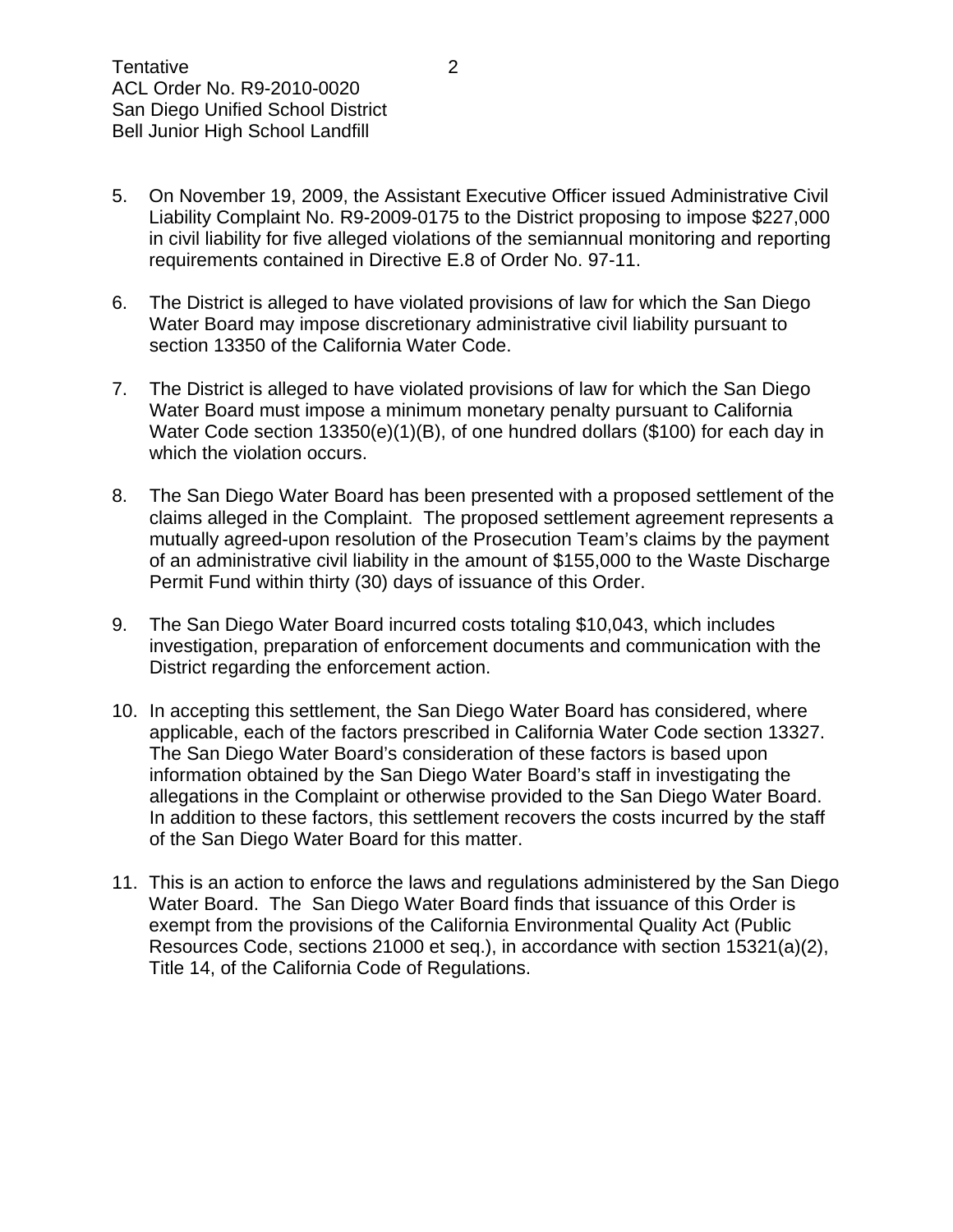**IT IS HEREBY ORDERED, that pursuant to California Water Code section 13350 and** California Government Code section 11415.60 that:

- 1. The Settlement Agreement and Stipulation for Order No. R9-2010-0020 is approved.
- 2. San Diego Unified School District shall submit a check to the San Diego Water Board in the amount of \$155,000 payable to the "State Water Resources Control Board, Waste Discharge Permit Fund" within 30 days of adoption of this Order.
- 3. The San Diego Water Board's Executive Officer is authorized to refer this matter directly to the Attorney General for enforcement if the San Diego Unified School District fails to perform any of its obligations under the Order.
- 4. Fulfillment of the San Diego Unified School District's obligations under the Order constitutes full and final satisfaction of any and all liability for each claim in the Complaint in accordance with the terms of the Order.

I, David W. Gibson, Executive Officer, do hereby certify the foregoing is a full, true, and correct copy of an Order imposing civil liability assessed by the California Regional Water Quality Control Board, San Diego Region, on May 12, 2010.

# **TENTATIVE**

 $\overline{a}$ 

DAVID W. GIBSON Executive Officer

CIWQS Place ID: 209139 Party ID: 39632 Reg Msr: 371999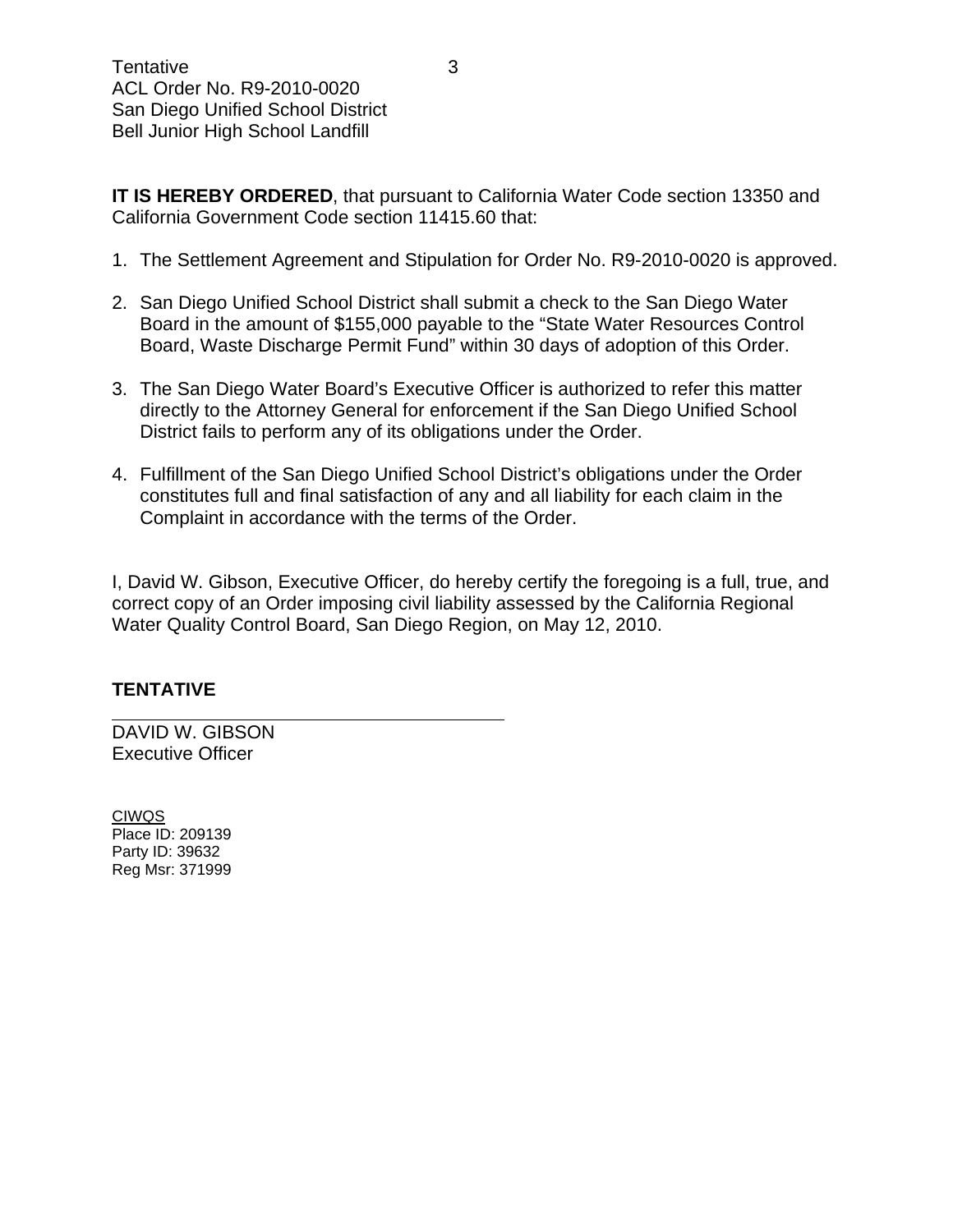# **CALIFORNIA REGIONAL WATER QUALITY CONTROL BOARD SAN DIEGO REGION**

**)** 

**)** 

**In the matter of:** 

**San Diego Unified School District )**  Administrative Civil Liability (a) a posturing the state of the state of the state of the state of the state of the state of the state of the state of the state of the state of the state of the state of the state of the st **Order No. R9-2010-0020 ) Order No. R9-2010-0020** 

**Bell Junior High School Landfill ) Settlement Agreement and Stipulation** 

# **Section I: Introduction**

This Settlement Agreement and Stipulation for Order ("Stipulation") and the attached Administrative Civil Liability Order (the "Order") are issued in reference to an adjudicative proceeding initiated by the issuance of Administrative Civil Liability Complaint No. R9- 2009-0175, dated November 19, 2009 (the "Complaint"). The parties to this proceeding are the San Diego Regional Water Quality Control Board ("San Diego Water Board") Prosecution Team, and the San Diego Unified School District ("District" or "Discharger")(collectively the "Parties").

# **Section II: Recitals**

- 1. The Discharger is the owner of the Bell Junior High School Landfill (a.k.a. the Paradise Valley Landfill and the Sweetwater II Landfill) located on property at 7300 Paradise Valley Road, San Diego California (the "Property"). The Complaint alleges that the District has violated and continues to violate Directive E.8 of Order No. 97- 11 *General Waste Discharge Requirements for Post-Closure Maintenance of Inactive Nonhazardous Waste Landfills Within the San Diego Region* by failing to submit five semiannual monitoring reports that were due from October 2007 through April 2009. (*See* Monitoring Provision C of Monitoring and Reporting Program No. 97-11.) These violations subject the Discharger to administrative civil liability under California Water Code section 13350.
- 2. The Complaint describes the basis for a recommended administrative civil liability totaling \$227,000 for alleged violations of Order No. 97-11. That amount includes staff costs of approximately \$10,043.
- 3. To resolve by consent and without further administrative proceedings the allegations of the Complaint the Discharger shall pay \$155,000 to the State Water Resources Control Board Waste Discharge Permit Fund, which includes \$10,043 for staff costs. Payment of \$155,000 is due no later than 30 days following the San Diego Water Board's adoption of the attached Order.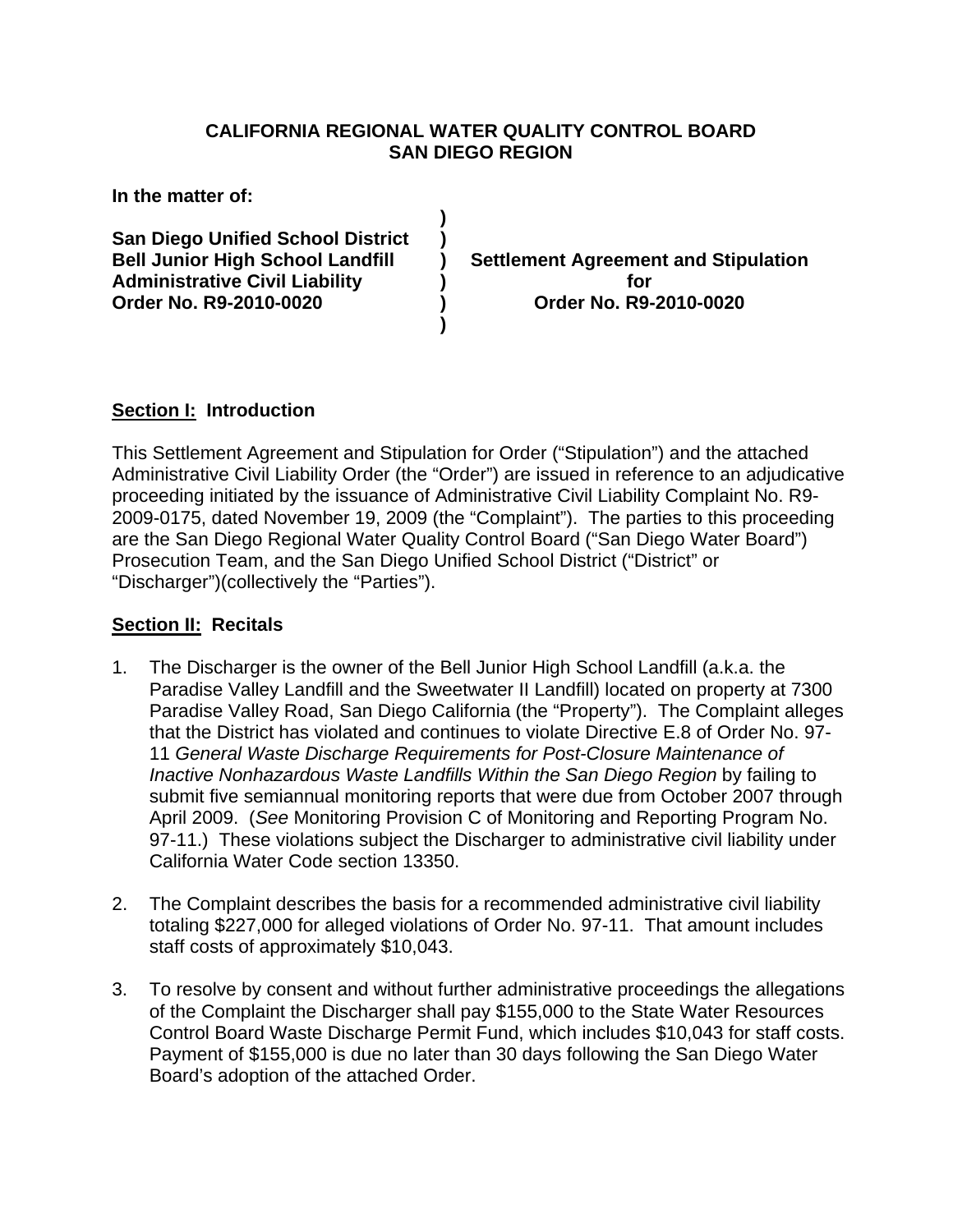4. The Parties believe that settlement of this matter is in the best interest of the People of the State. Therefore, to settle the Complaint, the Discharger hereby agrees to comply with the terms and conditions of the attached Order.

# **Section III: Stipulations**

- 5. The Parties incorporate Paragraphs 1 through 4 by this reference as if set forth fully herein, stipulate to the entry of the attached Order and jointly recommend that the San Diego Water Board issue the Order to effectuate the settlement.
- 6. The Discharger hereby agrees to pay the administrative civil liability totaling \$155,000 as set forth in paragraph 3, above.
- 7. The Discharger understands that payment in accordance with this Order is not a substitute for compliance with applicable laws, and that continuing violations of the type alleged in the Complaint may subject it to further enforcement, including additional administrative civil liability.
- 8. Each Party shall bear all attorneys' fees and costs arising from the Party's own counsel in connection with the matters set forth herein.
- 9. In consideration of the Discharger's compliance with this Order, the Prosecution Team hereby agrees not to initiate any other administrative or judicial enforcement actions against the Discharger for the violations alleged in the Complaint.
- 10. The Discharger understands that this Order was noticed for public comment on March 10, 2010 prior to consideration by the San Diego Water Board. In the event objections are raised during the public comment period for the Order, the San Diego Water Board or the Executive Officer may, under certain circumstances, require a public hearing regarding the Order. In that event, the Parties agree to meet and confer concerning any such objections, and may agree to revise or adjust the Order as necessary or advisable under the circumstances.
- 11. The Parties agree that the procedure contemplated for adopting the Order by the San Diego Water Board and review of this Stipulation by the public is lawful and adequate. In the event procedural objections are raised prior to the Order becoming effective, the Parties agree to meet and confer concerning any such objections, and may agree to revise or adjust the procedure as necessary or advisable under the circumstances.
- 12. This Stipulation and Order shall be construed as if the Parties prepared it jointly. Any uncertainty or ambiguity shall not be interpreted against any one Party. The Discharger is represented by counsel in this matter.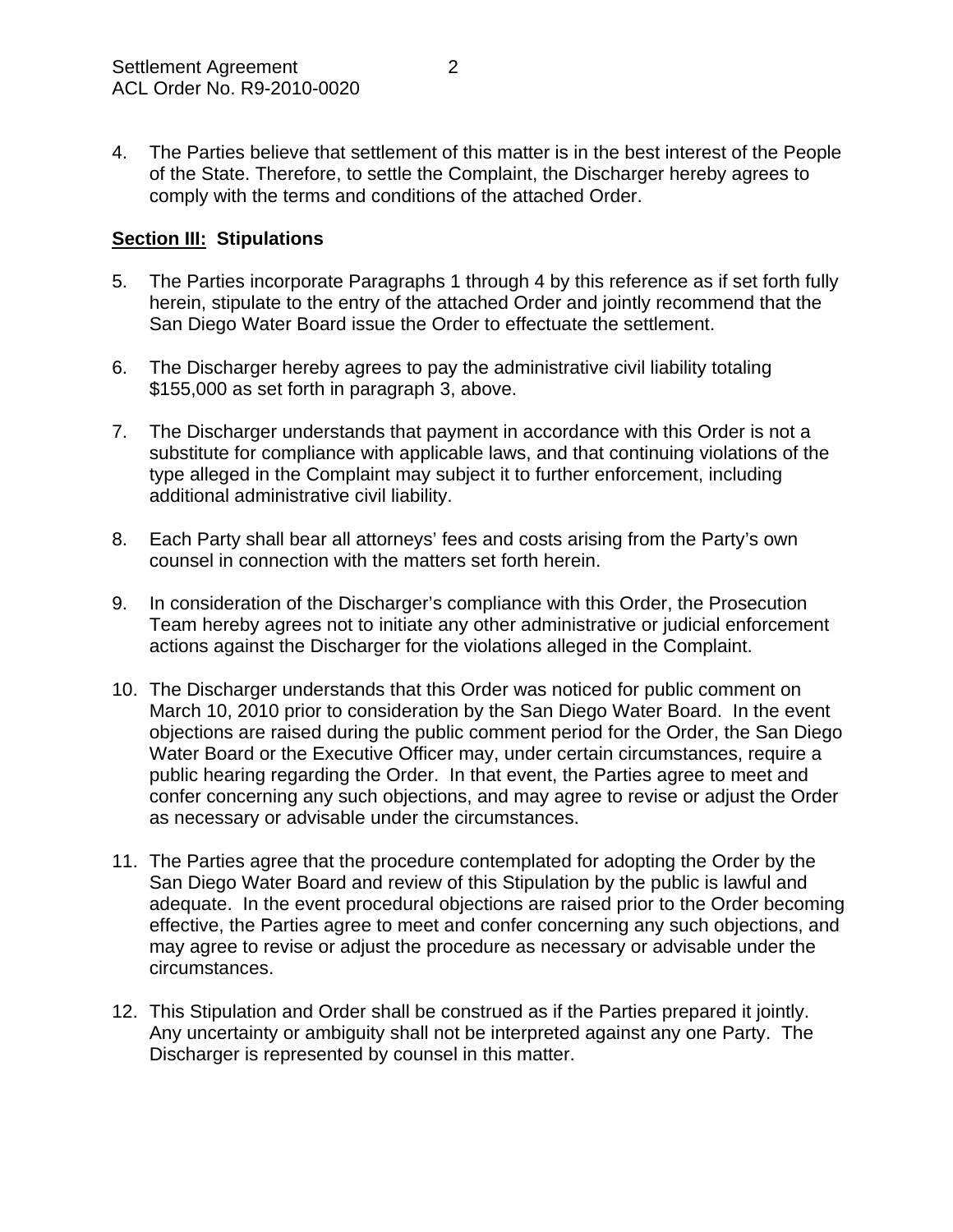- 13. This Stipulation and Order shall not be modified by any of the Parties by oral representation made before or after its execution. All modifications must be in writing, signed by all Parties, and approved by the San Diego Water Board.
- 14. This Stipulation may be executed in counterparts and by facsimile signature.
- 15. In the event that this Order does not take effect because it is not approved by the San Diego Water Board, or its delegee, or is vacated in whole or in part by the State Water Resources Control Board or a court, the Parties acknowledge that they expect to proceed to a contested evidentiary hearing before the San Diego Water Board to determine whether to assess administrative civil liabilities for the underlying alleged violations, unless the Parties agree otherwise. The Parties agree that all oral and written statements and agreements made during the course of settlement discussions will not be admissible as evidence in the hearing. The Parties agree to waive any and all objections based on settlement communications in this matter, including, but not limited to:
	- a. Objections related to prejudice or bias of any of the San Diego Water Board members or their advisors and any other objections that are premised in whole or in part on the fact that the San Diego Water Board members or their advisors were exposed to some of the material facts and the Parties' settlement positions as a consequence of reviewing the Stipulation and/or the Order, and therefore may have formed impressions or conclusions prior to any contested evidentiary hearing on the Complaint in this matter; or
	- b. Laches or delay or other equitable defenses based on the time period for administrative or judicial review to the extent this period has been extended by these settlement proceedings.
- 16. The Discharger has been informed of the rights provided by California Water Code section 13323, subdivision (b), and hereby waives its right to a hearing before the San Diego Water Board prior to the adoption of the Order.
- 17. The Discharger hereby waives its right to petition the San Diego Water Board's adoption of the Order for review by the State Water Resources Control Board, and further waives its rights, if any, to appeal the same to a California Superior Court and/or any California appellate level court.
- 18. The Discharger covenants not to sue or pursue any administrative or civil claim(s) against any State Agency or the State of California, their officers, Board Members, employees, representatives, agents, or attorneys arising out of or relating to any covered matter.
- 19. The Assistant Executive Officer warrants by signing below that he has the authority to execute the Stipulation on behalf of the Prosecution Team. The General Counsel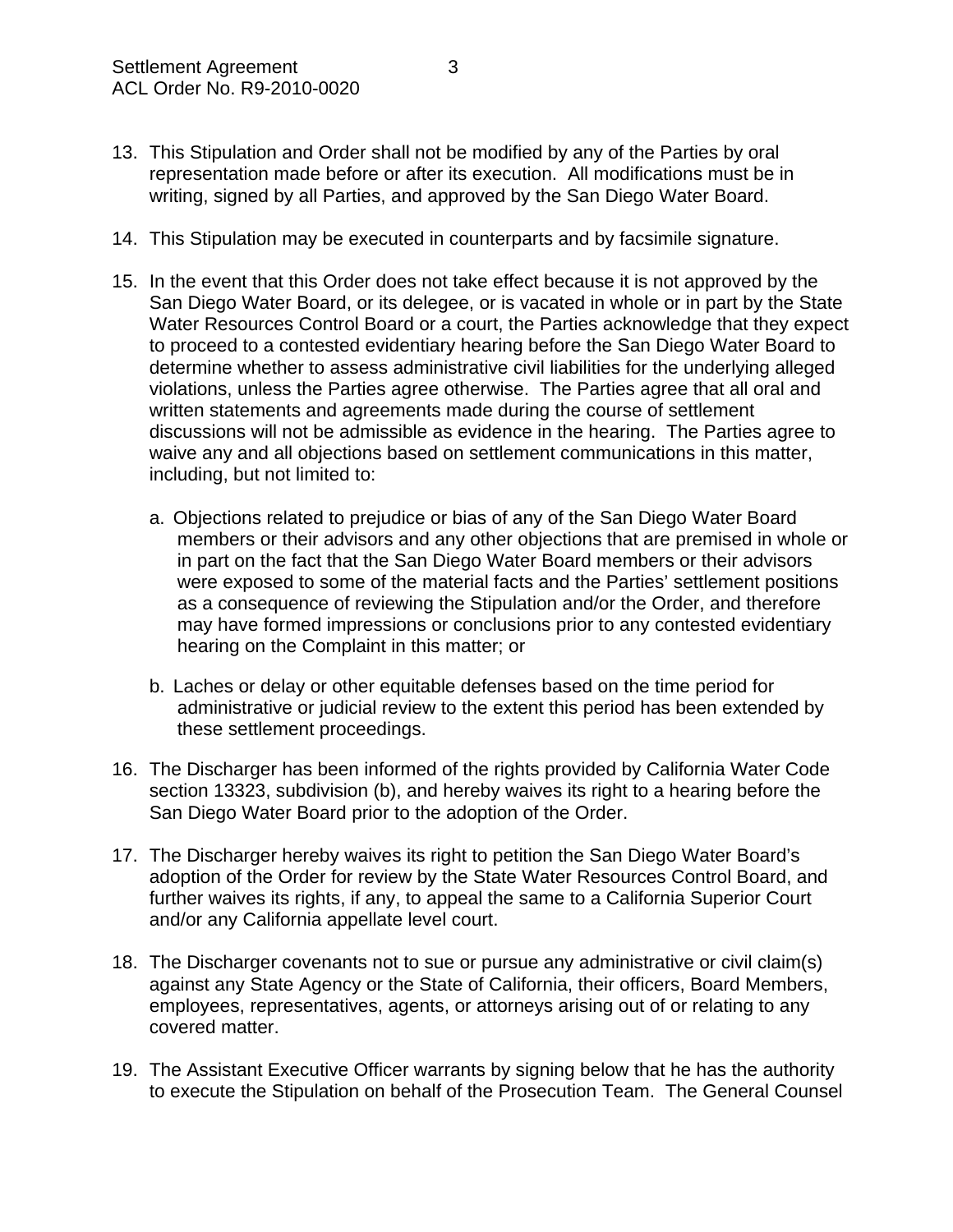warrants by signing below that he/she has the legal authority to bind the Discharger to the terms of this Stipulation. The Parties hereto have caused this Stipulation to be executed by their respective officers on the dates set forth, and the Stipulation is effective as of the most recent date signed.

20. This Stipulation is effective and binding on the Parties upon its execution.

### IT IS SO STIPULATED.

San Diego Regional Water Quality Control Board Prosecution Team

By:

Mar 10

James G. Smith, Assistant Executive Officer

Date:

San Diego Unified School District

 $16$ 

By:

Mark Breese, District Counsel

Date: